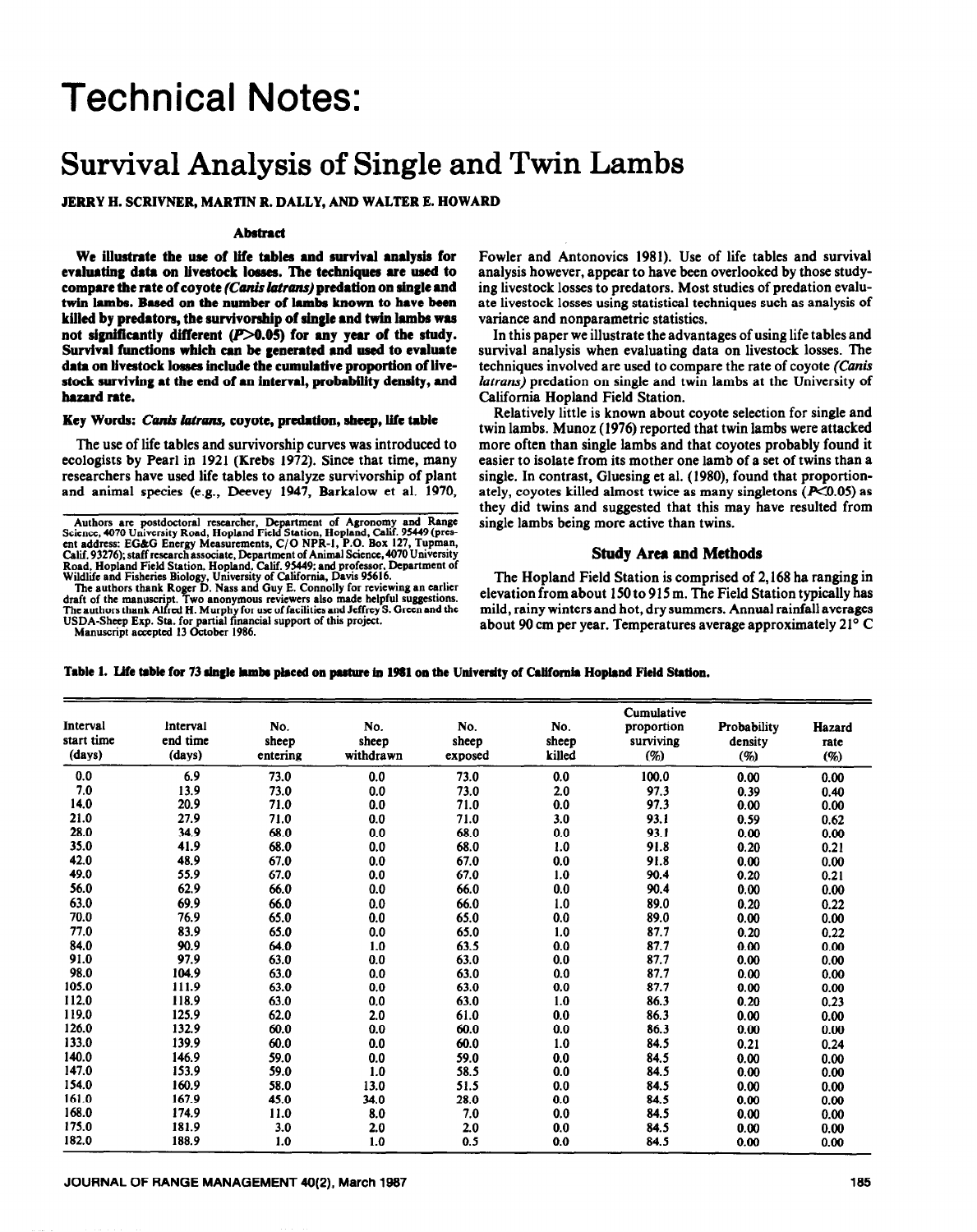

**Fig. 1.** The cumulative proportion (%) of single and twin lambs surviv*ingpredation to time* t *during 1981. 1982, and 1983 on the University of California Hopland Field Station. Survivorship of* single and **twin** *lambs was not statistically different (P>0.05) for any of the 3 years.* 

in the summer and  $8^{\circ}$  C in the winter. The vegetation is almost equally divided into 4 cover types: grass, woodland grass, dense woodland, and chaparral.

Data were gathered during 198 l-83. During each year, ewes and 2-day-old lambs were placed on a 115-ha pasture. The number of single and twin lambs placed on pasture each year averaged 69 (55 to 79) and 30 (28 to 36), respectively. Animals were placed on pasture in January in 1981 and 1982 and in February in 1983. The number of days lambs were observed averaged 168 (132 to 188). Pastures were usually checked 6 days per week. Missing animals were identified at docking (about midway through the experiment) or at the end of the study and were assumed to have been alive during one-half of the period exposed.

Lambs found dead were examined to ascertain cause of death. Deaths by predation were established from tooth-puncture wounds, wounds on skin and bones, hemorrhage around tooth marks, and tracks at kill sites. During all years, a professional government trapper was employed in an attempt to minimize predation losses.

Life tables for single and twin lambs were formulated and incremented in 7-day intervals. Survivorship curves were generated based on the proportion of animals surviving predation in each 7day interval. Life tables of single and twin lambs were generated using the SURVIVAL program in  $\approx$  SPSS (1986) and were statistically compared using the algorithm of Lee and Desu (1972).

#### **Results and Discussion**

Life tables were developed for single and twin lambs of 1981, 1982, and 1983 (see Table 1 for example of 1981 single lambs). Survivorship of single and twin lambs based on the number of lambs known killed by predators was not statistically different  $(P>0.05)$  for any year of the study. The sample size of sheep known to have been killed by coyotes was too small to conclude anything about predation on singletons and twins.

Useful survival functions which can be calculated from life table data include the cumulative proportion of livestock surviving at the end of an interval, probability density, and hazard rate (Berkson and Gage 1950, Gross and Clark 1975). The cumulative proportion surviving at the end of an interval is an estimate of the probability of survival up to and including the current interval (Fig. 1).

The probability density function for a given 7-day interval is the chance per day that a predator kill will occur in that interval. Thus, for the single lambs on pasture in 1981, there was a 0.39% chance per day that a predator kill would occur from day 7 to day 13.9 (Table 1). The hazard rate is an estimate of the probability per day that a lamb entering a given interval will be killed in the interval. For the 7-day interval mentioned above, there was a  $0.40\%$  chance per day that a given lamb would be killed (Table 1).

For all years combined, the weekly probablility density and hazard rate during the first 12 weeks averaged  $0.13\%$  (SD = 0.13) and  $0.14$  (SD = 0.14), respectively, for singletons. During the last 15 weeks, the weekly probability density and hazard rate both averaged  $0.01$  (SD = 0.03). Thus, single lambs were most likely to be killed early in the study. A similar trend was observed for twin lambs.

There was a 15-fold difference in recovery rates (the ratio of missing/ recovered lambs which died from all causes) for single and twin lambs. Overall, 87% of the animals which became missing were twin lambs. The reason for this wide differential is unknown. Clearly one way to minimize lamb losses, whether or not the cause of death of most missing animals was predation, is to manage ewes with twin lambs more intensively than ewes with single lambs, especially during the first 12 weeks of age.

Analyzing data on livestock losses with traditional statistical techniques provides little or no information as to how predation varies through time. Such insights, however, can be gained by evaluating survival functions such as the cumulative proportion surviving at the end of an interval, probability density, and hazard rate.

# **Literature Cited**

- Barkalow, F.S., Jr., R.B. Hamilton, and R.F. Soots, Jr. 1970. The vital statistics of an unexploited gray squirrel population. **J.** Wildl. Manage. 34:489-500.
- Berkson, J., and R. Gage. **1950. Calculation of survival rates for cancer. Proc. of the Mayo Clinic 25:270.**
- Deevey, E.S., Jr. 1947. Life tables for natural populations. Quarterly **Review of Biol. 22:238-314.**
- Fowler, N.L., and J. Antonovics. 1981. Small-scale variability in the demo**graphy** of transplants of two herbivaceous species. Ecology *62: 1450-1457.*